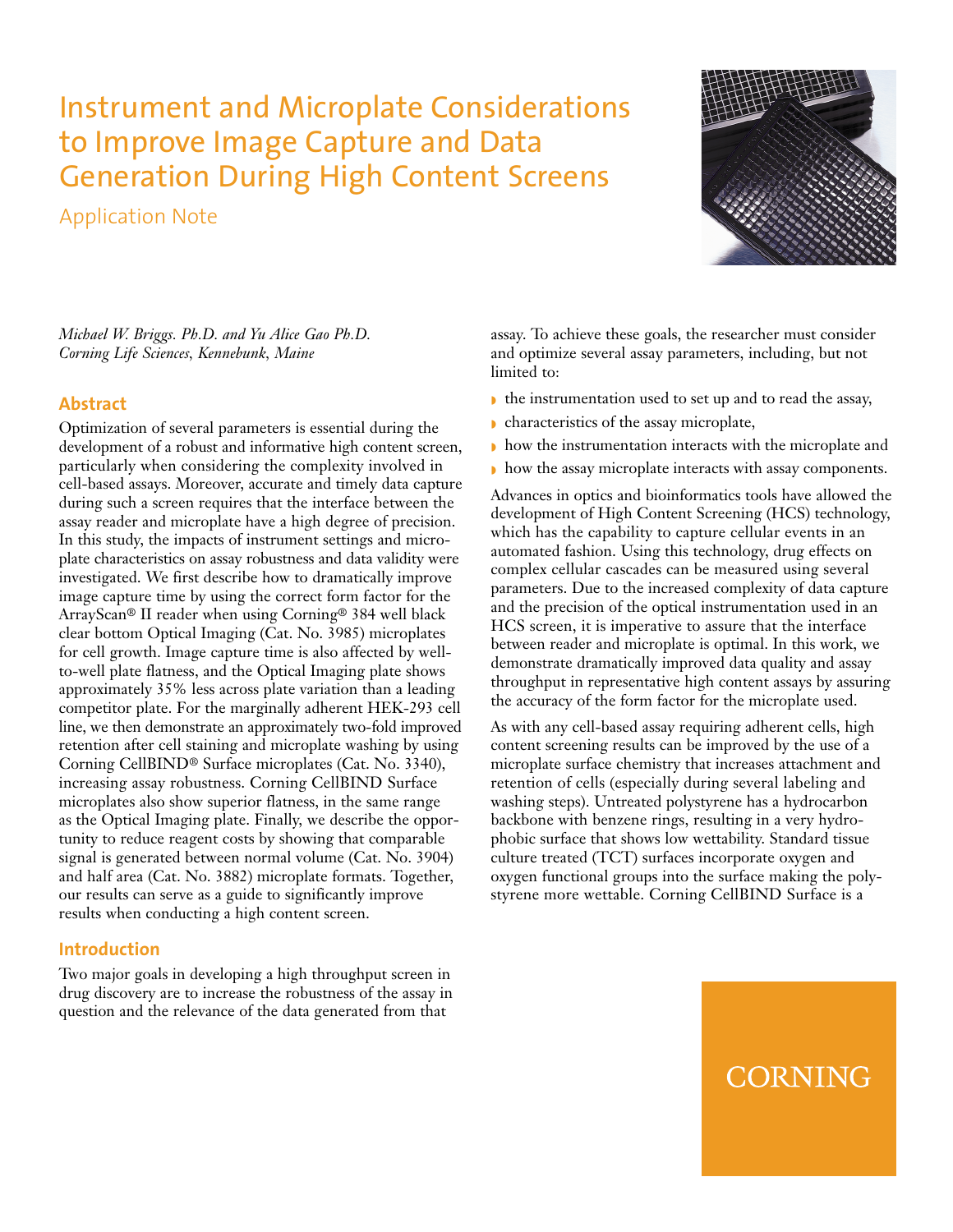

**Figure 1A.** Instrument Settings – Optimizing Form Factors. By entering the appropriate plate definition into the ArrayScan® microplate database, the scan time for a 384 well microplate can be reduced from >30 minutes to <10 minutes (left), without compromising data capture (nuclei detected, right).

| <b>Methods and Results</b> |
|----------------------------|
| Improving scanning throu   |

**instrument settings and plate characteristics**

**Infoughput –** 

To test the impact of the interaction between high content scanner and the chosen microplate on scan time and data generation, results with inaccurate and calibrated microplate form factors were compared (Figure 1). Neuro 2A cells (2,000 cells/well) were seeded onto 384 well Corning Optical Imaging microplates (Cat. No. 3985). The next day, cells were fixed and permeablized, and nuclei were fluorescently labeled with Hoechst 33342. Fields were captured (Figure 1A, insets in left graph) using the ArrayScan II reader and a 10X objective, with relaxed object identification parameters set within the Target Activation BioApplication (insets showing stained nuclei). One field from each of 384 wells was captured, and ten plates were scanned using a preloaded (incorrect) form factor for a standard 384 well microplate or one following plate calibration. The calibration wizard is located in c:\program files\Cellomics\ArrayScan50\Tools\ Customer. Representative fields are inset. The average time to scan an entire plate was plotted (+S.D), revealing dramatic improvement in throughput with the correct form factor. The number of detected nuclei following scans using the conditions described was also plotted (Figure 1A, right graph). Using either the inaccurate (left) or the calibrated (right) form factor did not affect the overall data captured (although there was a slight improvement in reproducibility), indicating that throughput is the primary improvement when using the correct form factor. In the case of the Corning Optical Imaging plate (Cat. No. 3985), the most relevant parameter for an appropriate form factor is the "First Well Center Z" due to increased thickness of these plates. A screen capture of an appropriate form factor for the 384 well Optical Imaging plate derived from "asnsystem.exe" is shown. The program can be found in c:\program files\Cellomics\

| <b>System Configuration</b><br>Action Help<br>e.<br>ΞĒ |                     |                 |                                  |                     |             |                         |                     |                 |  |  |
|--------------------------------------------------------|---------------------|-----------------|----------------------------------|---------------------|-------------|-------------------------|---------------------|-----------------|--|--|
| <b>Form Factor</b>                                     |                     |                 |                                  |                     |             |                         |                     |                 |  |  |
|                                                        |                     |                 |                                  |                     |             |                         |                     |                 |  |  |
| Greiner96<br>FalconClear96<br>FalconThin384            | Name                | Optical Imaging |                                  |                     |             | Manufacturer<br>Cornina |                     |                 |  |  |
| PackardView96<br>PackardView96Glass                    | Description         |                 |                                  |                     | Item Number |                         |                     |                 |  |  |
| OCS 2.0                                                |                     | 3985            |                                  |                     |             |                         |                     |                 |  |  |
| Flat Field 1.0<br>ApotomeCalibrationPlate              | Cols                | <b>Bows</b>     |                                  | Physical Width      |             | Physical Length         |                     | Physical Height |  |  |
| Costar 96 well                                         | 24                  | 16              |                                  | 85500               | 127800      |                         | 14200               |                 |  |  |
| Corning Optical 384<br>Nunc 96 well thin bottom        | Well Height         |                 |                                  | Well Width          |             | Well Diameter Y         |                     | Well Diameter X |  |  |
| 96 well half area flat bottom<br>Opt Ima calibr 102005 | 2670<br>2670        |                 |                                  | n.                  |             | n                       |                     |                 |  |  |
| calibr 102005 10x050                                   | Well Shape          |                 |                                  | Well Pitch X        |             | Well Pitch Y            |                     |                 |  |  |
| Opt Im 102405<br>Corning 96 well                       | Square              |                 | 4500<br>$\overline{\phantom{a}}$ |                     |             | 4500                    |                     |                 |  |  |
|                                                        | First Well Center X |                 |                                  | First Well Center Y |             |                         | First Well Center Z |                 |  |  |
|                                                        | -115349.4           |                 |                                  | 9115.4              |             |                         | $-1968.4$           |                 |  |  |
|                                                        | Last Well Center X  |                 |                                  | Last Well Center Y  |             |                         | Last Well Center Z  |                 |  |  |
|                                                        | In                  |                 |                                  | 0                   |             |                         | n                   |                 |  |  |
| Add<br>Delete                                          | Update              |                 |                                  |                     |             |                         |                     | <b>OK</b>       |  |  |

**Figure 1B.** Optical Imaging Plate Form Factor

patented plasma surface treatment that further improves oxygen incorporation and surface wettability, and increases attachment and recovery of selected cells. We demonstrate here that the Corning® CellBIND® surface improves retention of HEK-293 cells (by approximately two-fold) when they are subjected to Hoechst staining and subsequent washes.

Another major goal in screening efforts (or most any laboratory endeavor) is to reduce the costs associated with consumables and reagents used for a screen. To that end, we compared data generated using normal volume and half area clear bottom microplates (Cat. No. 3882) as the substrate for cell attachment and labeling. Our data indicate that similar results can be generated with either microplate well geometry, and highlight the cost benefits inherent in assay miniaturization.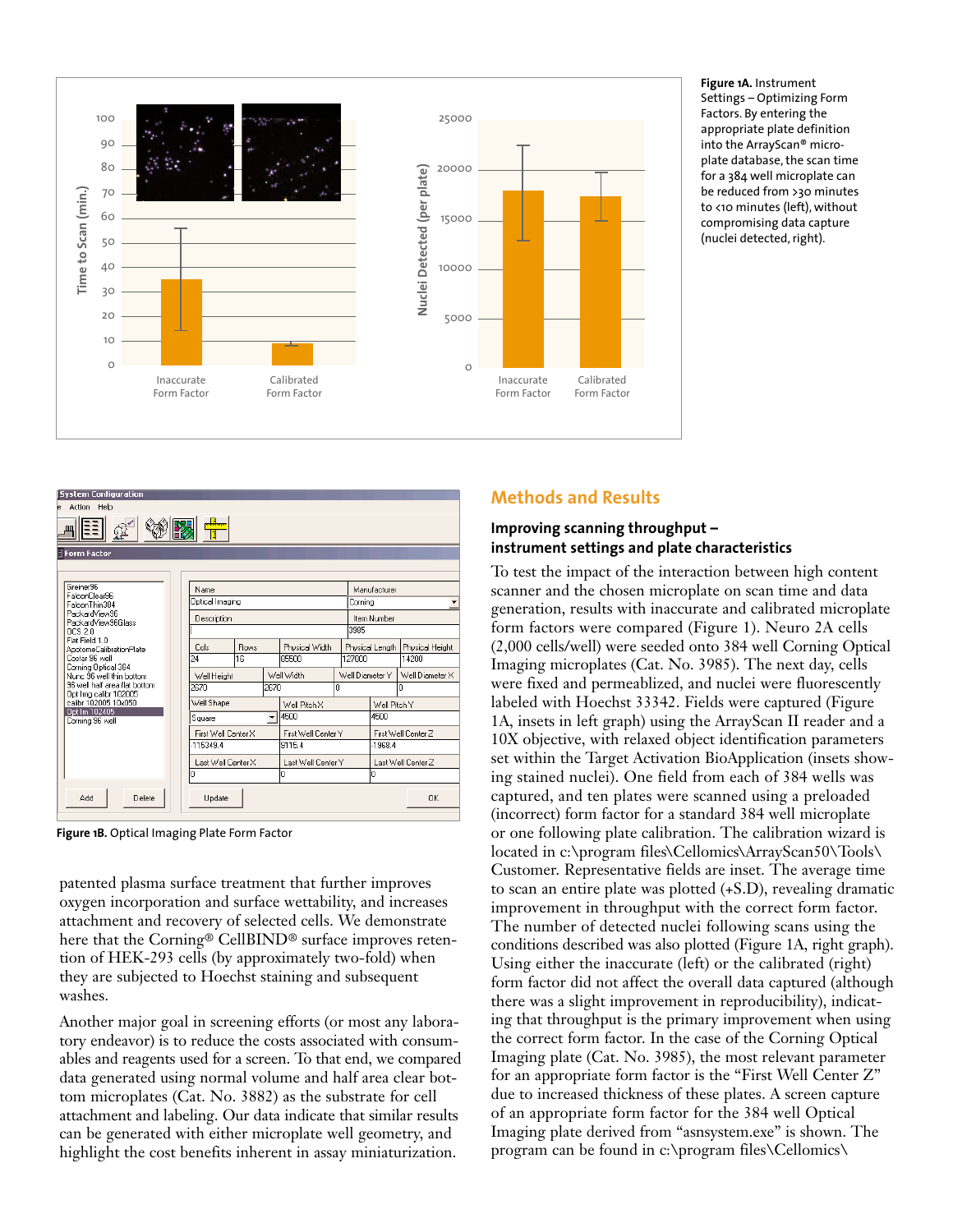

**Figure 2.** Microplate Characteristics – Superior Flatness of Optical Imaging Microplates. Surface plots of the across-plate Z values reported by the ArrayScan® (focus position relative to scanner optics) reveal that the Corning® Optical Imaging plate is flatter across the plate (left) than a leading polystyrene competitor (right).

ArrayScan50\, and recent ArrayScan software upgrades contain a built-in form factor wizard. To input dimensions directly into the form factor, the Corning® microplate dimension guide gives the appropriate measurements (*http:// www.corning.com/Lifesciences/technical\_information/techDocs/ microplate\_ dimensions.pdf*). The fields for First Well Center x, y and z are measurements (in micrometers) from the top right corner of the plate (A12 corner in a 96 well plate) and the bottom of the skirt to the center of the well A1.

Focusing algorithms use the microplate form factor as a baseline reference from which to begin searching for bright objects to detect, and having an incorrect baseline can dramatically reduce throughput. Across-plate flatness is another important factor affecting high content scan speeds, as wide variation from well to well increases the time required to find the correct focal plane. To assess the overall flatness of the Corning Optical Imaging plate used in Figure 1A, as well as its flatness relative to a leading competitor's polystyrene microplate, fluorescent beads were used to isolate the focal plane across microplates. Two thousand beads in 40 µL PBS were dispensed into each well of a competitor and Corning Optical Imaging microplate, and plates were scanned at 10X magnification. The ArrayScan focuses by finding the brightest signal within each well automatically and recording the distance (Z value) between the optics and the object detected in the wells. A surface plot of each well's Z value reflects the bottom flatness of the plate. Representative three-dimensional surface plots shown in Figure 2 reveal two advantages of the Corning Optical Imaging plate over a leading competitor plate: 1) the plates have 70 and 90 µm flatness variances (indicated by the parallel lines), respectively and 2) a larger proportion of the Optical Imaging plate is in the same plane. Taken together, these observations indicate that the Corning microplate allows for a narrower focal

plane search range and increased scan speeds. Note to Figures 2 and 4: turning the microplates 180 degrees and rescanning revealed that the approximately 100 µm tilt in the surface plots was caused by the scanner's stage insert and not the microplates themselves (data not shown).

### **Effect of surface treatment on selected cell attachment/retention**

Although the use of cell lines stably expressing fluorescently tagged protein markers is increasing, the majority of high content screens currently utilize subcellular stains. Such stains require several handling steps (stain addition and plate washing) that can influence cell retention within the microplate well. To assess the impact of an improved polystyrene treatment for cell attachment, HEK-293 (3,000 cells/well) cells were seeded onto either tissue culture treated (TCT, Cat. No. 3904) or Corning® CellBIND® Surface (CB, Cat. No. 3340) 96 well black clear bottom microplates. The next day, cell nuclei were stained and fields were captured as described in Figure 1, except using a 5X objective (Figure 3, inserts showing stained nuclei). Ten fields from eight wells were captured, and the experiment was repeated three times (data shown +S.D). Representative fields are inset. A plot of cell counts per well reveals that adherent HEK-293 cells are retained approximately two-fold better on Corning CellBIND Surface versus TCT microplates after staining and washing. Following the same procedure using beads described in Figure 2, the focal plane of Corning CellBIND Surface microplates was determined by capturing autofocus Zheights. Along with improved binding and/or retention of HEK293 cells, the Corning CellBIND Surface treated microplates also demonstrated excellent flatness (Figure 4), comparable to that of the Optical Imaging plate (approximately 70 µm).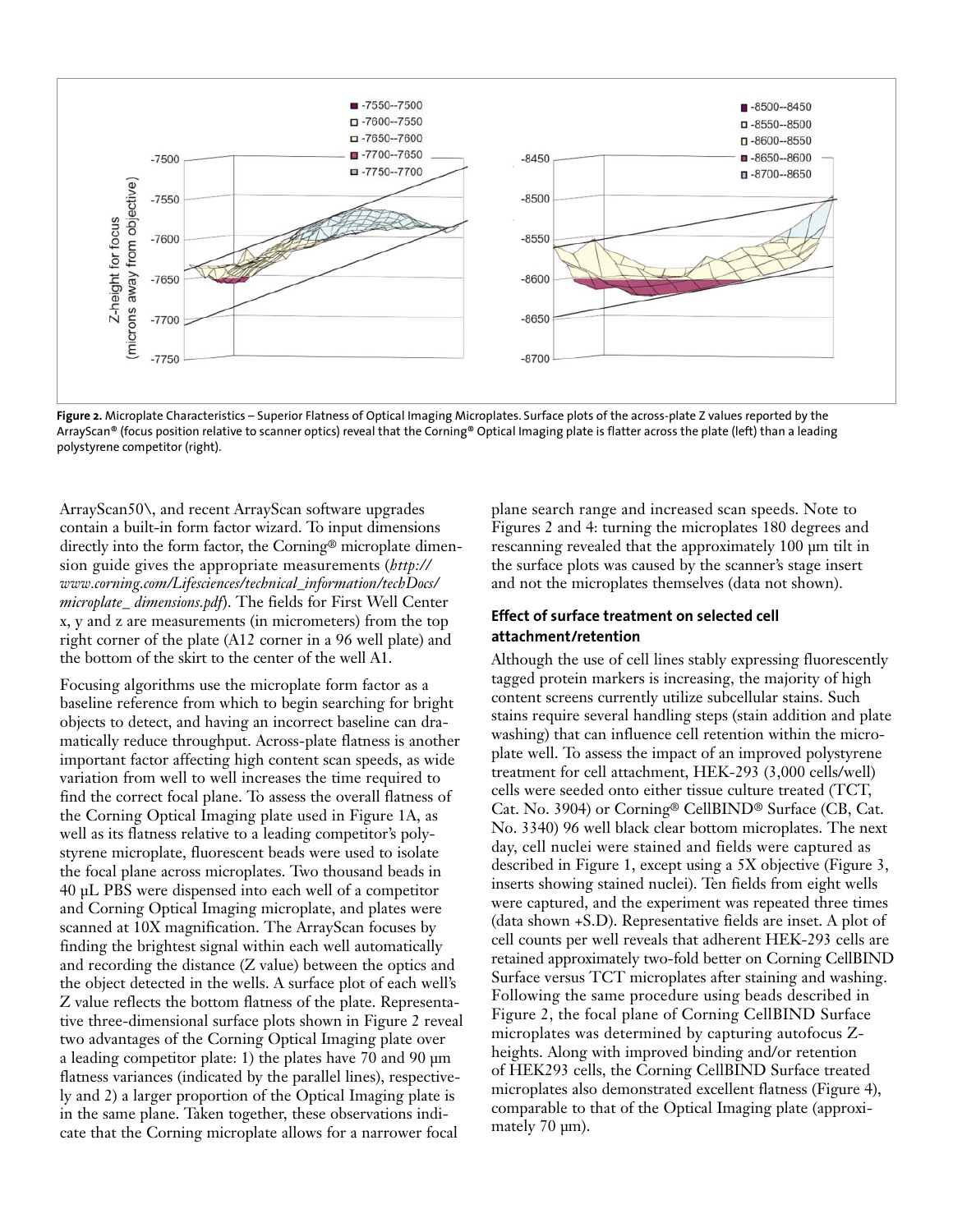### **Data capture is consistent in a miniaturized assay well format**

To assess whether cost savings can be realized through assay miniaturization, NIH3T3 cells were seeded onto either Corning® 96 well black clear bottom normal volume microplates (Cat. No. 3904, 10,000 cells/well) or half area microplates (Cat. No. 3882, 5,000 cells/well). Along with a 50% reduction in cell numbers seeded, the costs due to all other reagents were also reduced by half. The next day, cells were fixed and permeablized, and subcellular components (nuclei, mitochondria and actin) were fluorescently labeled following the Cellomics™ HitKit™ protocol recommendations, with Hoechst 33342 (nuclei), MitoTracker Red (mitochondria) and Alexa Fluor 488-Phalloidin (actin) as subcellular dyes. Fields were captured using the ArrayScan® II reader and a 5X objective, with object identification parameters set within the Target Activation BioApplication (inserts in blue circles showing stained nuclei). Three fields from triplicate wells were captured, and the experiment was repeated three times. Representative merged fields of labeled cells are shown (Figure 5, left). Our data demonstrate that NIH3T3 cells perform equally well in attachment (cell counts equivalent, data not shown), morphology and image detection on the normal volume and half area 96 well plates. Similar results were seen with HEK-293 and MCF-7 cells (data not shown). As noted in Figure 2, assay robustness (as measured by scan speed) is highly dependent on having the correct form factor for the microplate format and vendor being used



**Figure 3.** Microplate Characteristics – Cell Retention on Corning CellBIND® Surface Microplates. Following the addition of Hoechst nuclear stain and multiple microplate washes (by hand), HEK-293 cells demonstrated a significant ~two-fold increase in retention on Corning CellBIND Surface microplates.

(in particular for Z-height). Screen captures of appropriate form factors for the 96 well normal volume (top right) and half area (bottom right) derived from the asnsystem.exe are shown. As in Figure 2, Z-height is the most important parameter affecting image processing.



Figure 4. Microplate Characteristics – Flatness of Corning CellBIND Surface Microplates. Surface plots of the across-plate Z values reported by the ArrayScan (focus position relative to scanner optics) reveal that CellBIND Treated microplates possess superior flatness similar to the Optical Imaging microplate.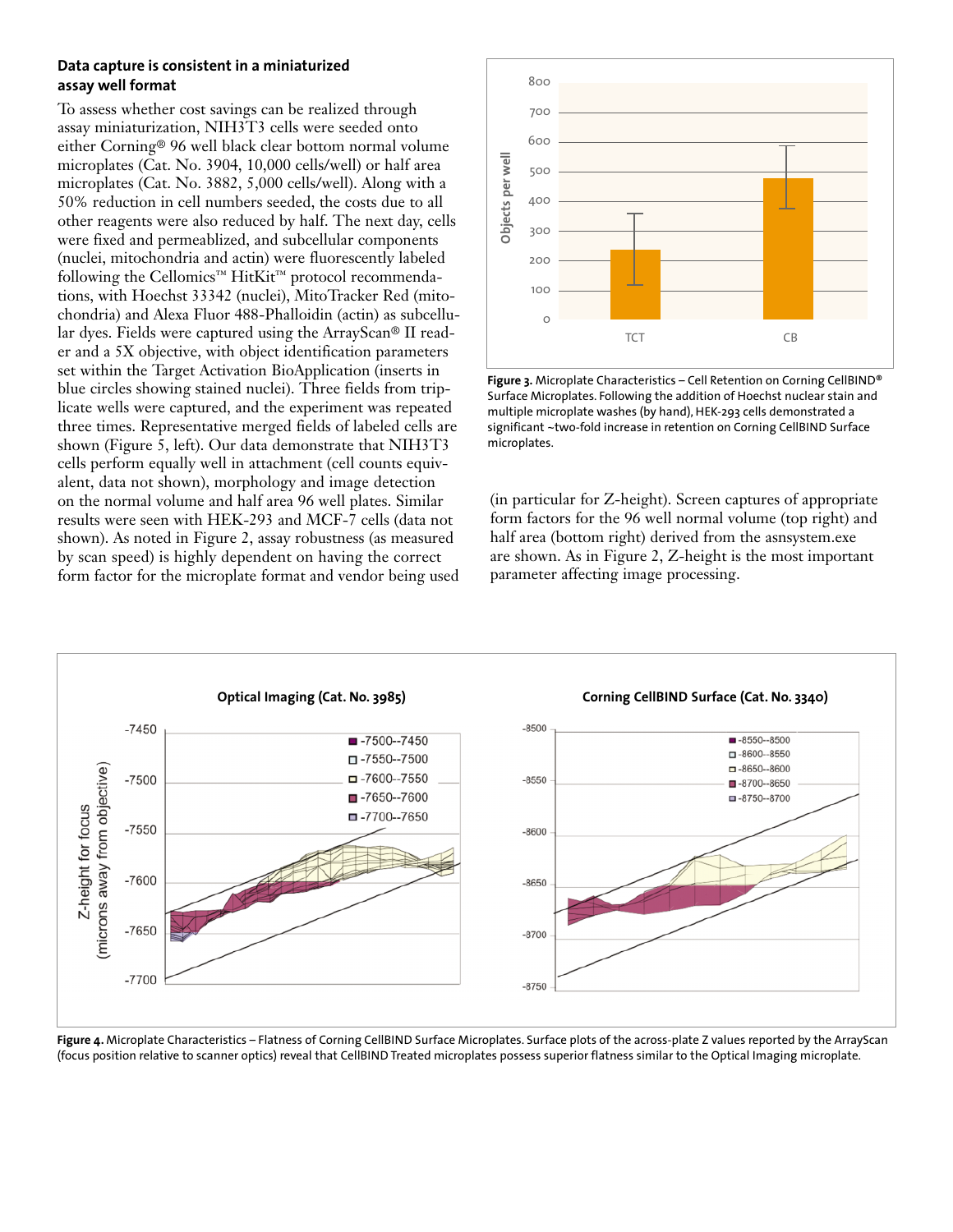

**Figure 5.** Miniaturization in Corning® Half Area Microplates. Comparable data (i.e., nuclei and cell features detected) were generated using either normal volume (top left) or half area (bottom left) 96 well microplates. For the latter, 50% of cells per well were seeded and reagent volumes were reduced accordingly, resulting in dramatic savings in cell culture and assay reagent usage with similar data generation.

## **Summary and Conclusions**

- ◗ *Optimizing throughput of image capture instrument settings* (*Figures 1 and 5*)*:* Using the proper instrument/ microplate interface (Form Factor) dramatically improves HCS throughput.
- ◗ *Optimizing throughput of image capture microplate flatness* (*Figures 2 and 4*)*:* Superior microplate flatness, found in the Corning® Optical Imaging and Corning CellBIND® treated black clear bottom microplates, improves ArrayScan® autofocus speed by minimizing the range of Z heights required to sample.
- ◗ *Maximizing cell retention microplate surface chemistry* (*Figure 3*)*:* The Corning CellBIND surface can increase adherence of fastidious cell lines (such as HEK-293 cells used here), and therefore enable rigorous handling or automation.
- ◗ *Optimizing reagent usage and assay cost microplate well geometry* (*Figure 5*)*:* The use of half area (A/2) microplates allows ≥50% savings in cells, media preparations and assay reagents. Again, the proper form factor is essential for best scanner throughput.